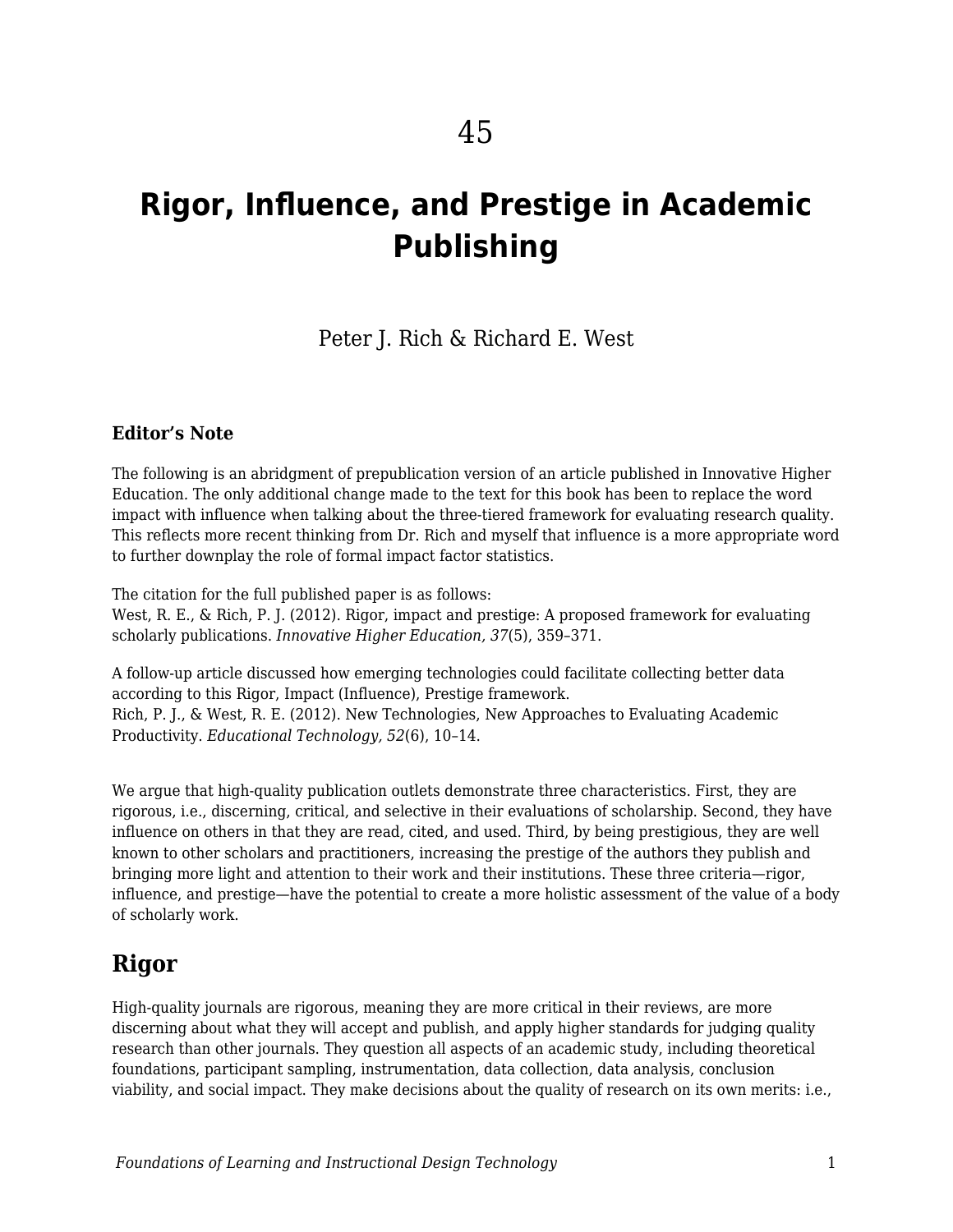through blind review by distinguished and experienced peers and editors. Being published in a rigorous journal lends credibility and acceptance to the research because it indicates that the author(s) have successfully persuaded expert scholars of the merits of the article.

When evaluating the rigor of a journal, authors often consider the acceptance rate as a key indicator. However, judgments based solely on acceptance rates must be made with care because journals calculate their rates differently. Additionally, a lower-tier journal may receive lower-tier quality manuscripts and accept very few of them, resulting in a low acceptance rate but still poor quality publications. Despite these issues, the journal's acceptance rate may be documented as one measure of rigor. Other indicators of rigor might include a policy of double blind peer review, the number of reviewers, and the expertise and skill of these reviewers and the editorial board, who determine how discerning, rigorous, and selective the journal will be.

Editors are especially of primary importance, as they resolve contradictory reviews and make final determinations of scholarship quality.

Many indicators of rigor are currently already documented and ought to be considered when evaluating the quality of a publication outlet. For example, acceptance rates, review policies, and the number of reviewers may be found on the journal's website or through bibliographic sources such as Cabell's Directories (http://www.cabells.com/). It is much harder to document the rigor of the reviewers and editors, and this is ultimately a subjective interpretation. Like all subjective decisions, the best method of verification would be to seek opinions of other qualified scholars in the field to confirm or deny your own.

In collecting evidence of the rigor of a publication outlet, we believe the following questions might be useful:

- How does the acceptance rate compare with other journals in this specific discipline?
- How is the acceptance rate calculated, if known?
- What type of peer review is used? Is it editorial, blind, or double-blind? How many reviewers are used to make decisions?
- What is known about the quality of the reviewers and editorial board? Are they recognizable to other experts in the field and known for their insights into the research? How rigorous would outside experts believe these reviewers and editors to be?

## **Influence**

Influence refers to how extensively individual manuscripts and publications are referenced by other publications and how much they contribute to the scholarly progress of a discipline. In this article, we are referring only to influence on research and theory development, not on actual practice. Undoubtedly influence on practitioners is an important quality of good scholarship, as it could be argued that true impact is only felt on the practitioner level. However, we do not address practitioner impact, because this framework is focused on criteria for evaluating academic research and theory publications. We can conceive of the possibility of another framework being developed to guide the evaluation of how much influence an academic has on actual practices, with different evidence being presented and analyzed, but that is beyond the scope of this article.

In evaluating the academic influence of a publication, in addition to the International Scientific Indexing (ISI) Impact Factor, authors might also review the citation statistics provided by Scopus,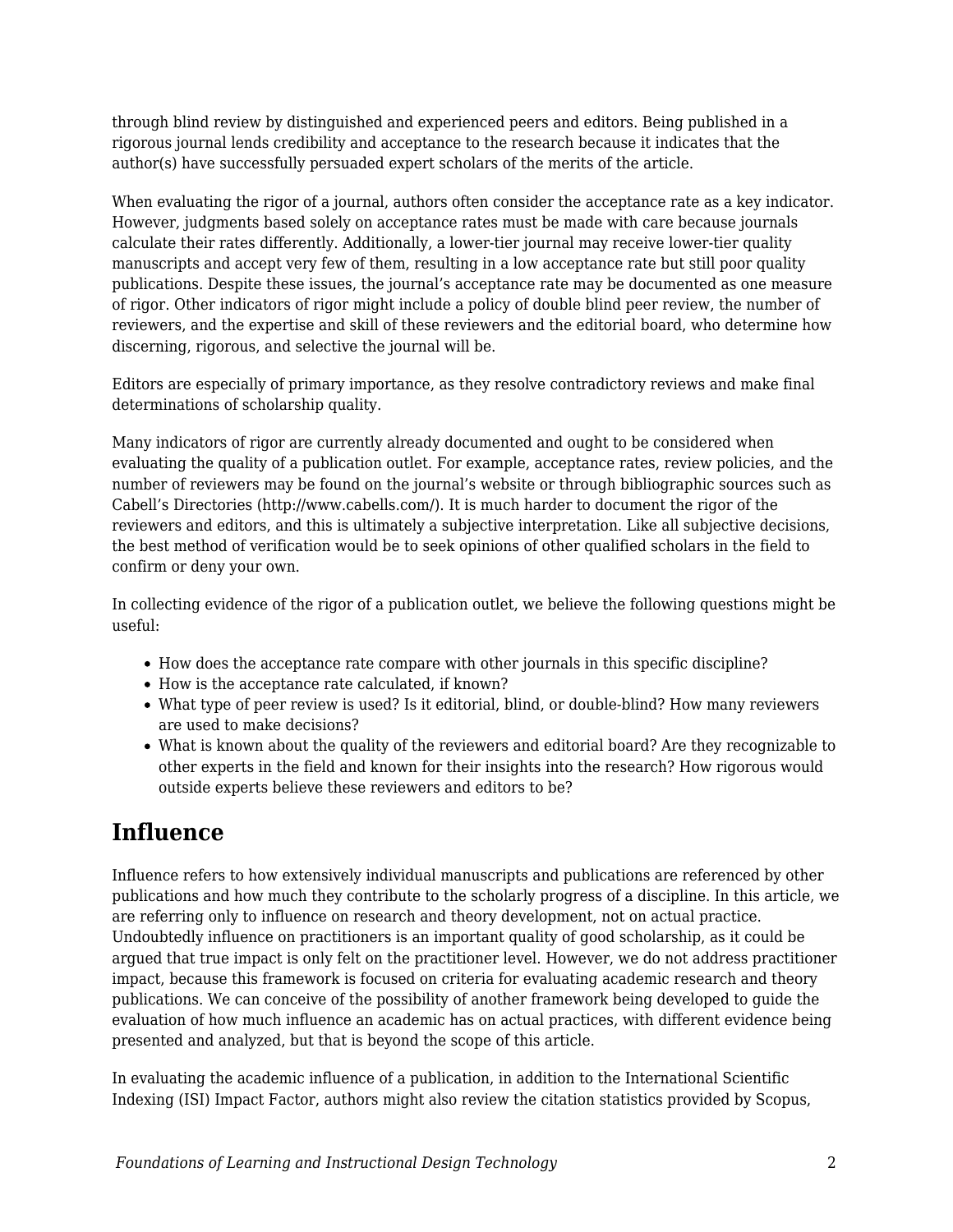SORTI Esteem or Q Scores (i.e., a ranking of journals within specific disciplines), as well as Eigenfactor, Immediacy, hindex, and Cited Half-life Scores, which are other indicators of influence based on statistics that represent attempts to avoid some of the bias in the traditional IF. Because these metrics, available through either ISI, Scopus, Publish or Perish (Harzing, 2011), or Google Scholar Citations, are affected by how extensively a journal is indexed in particular databases, it is important to triangulate influence statistics from multiple venues. For example, while ISI has been reported to only index 26% of educational articles indexed by ERIC (Corby, 2001), we have found Google Scholar to typically index most major educational journals, including those that are not indexed in ISI. In addition, Google Scholar indexes non-academic publications and handbooks, which are still often valuable but not indexed in ISI or Scopus. Thus we believe that Publish or Perish, which calculates citations in Google Scholar, is often more meaningful and accurate in its influence ratings for our discipline. This may not be the case for every discipline. As the major citation databases were originally invented to provide a picture of citation metrics in the hard sciences, fields such as chemistry and physics seem to be better indexed in the Thomson-ISI.

Additionally, a journal's circulation, its publisher's effectiveness and reach, or the availability of the journal on the Internet indicates its potential for influence (although potential may not be realized). Emerging social networks such as Mendeley (http://mendeley.com) and Academia.edu provide statistics that indicate how often individual manuscripts are searched for or saved to other scholars' citation databases. Analytic data from social networks, search engines, and publisher downloading statistics could provide an interesting estimate of how much a publication or author is read or sought out by others.

Some non-peer-reviewed outlets have greater influence than those that are peer reviewed. For example, publication in a widely read and cited practitioner outlet can have high influence. In addition, a Publish or Perish search reveals that some highly cited books are more highly cited in Google Scholar than many top journals. Thus while peer review would be a prime indicator of the rigor of a journal, non-peer-reviewed outlets may be able to show high influence, indicating they still have value. This also shows the need to triangulate findings from all three criteria.

In collecting evidence of the influence of a publication outlet, we believe the following questions might be useful:

- Is the publication indexed in ISI or Scopus? If so, what is the impact rating (ISI) or citation count, h-index, and SCImago Journal Ranking (Scopus)?
- What are the impact ratings according to Publish or Perish? Here we believe it is useful to use the same time window as that used by ISI or Scopus. So for example, if you typically use the 5 year ISI Impact Factor, then it would be wise to also limit your Publish or Perish search criteria to the last five years to retrieve comparable statistics.
- What is the open-access policy of the publication outlet? Outlets that embrace open-access delivery have the potential to have more influence, as the articles are more easily found through Internet search engines. However, the open-access nature of a publication outlet is only an indicator that it has potential for greater influence, not that it has necessarily achieved this influence.
- What is the circulation of the publication outlet? This is also only an indicator of the potential for influence, as many journals are packaged and sold as bundles to libraries, increasing circulation but not necessarily influence. However, greater circulation does indicate the potential for higher viewership and greater influence.
- Is there any indication that the publication has influence on other scholars? For example, is the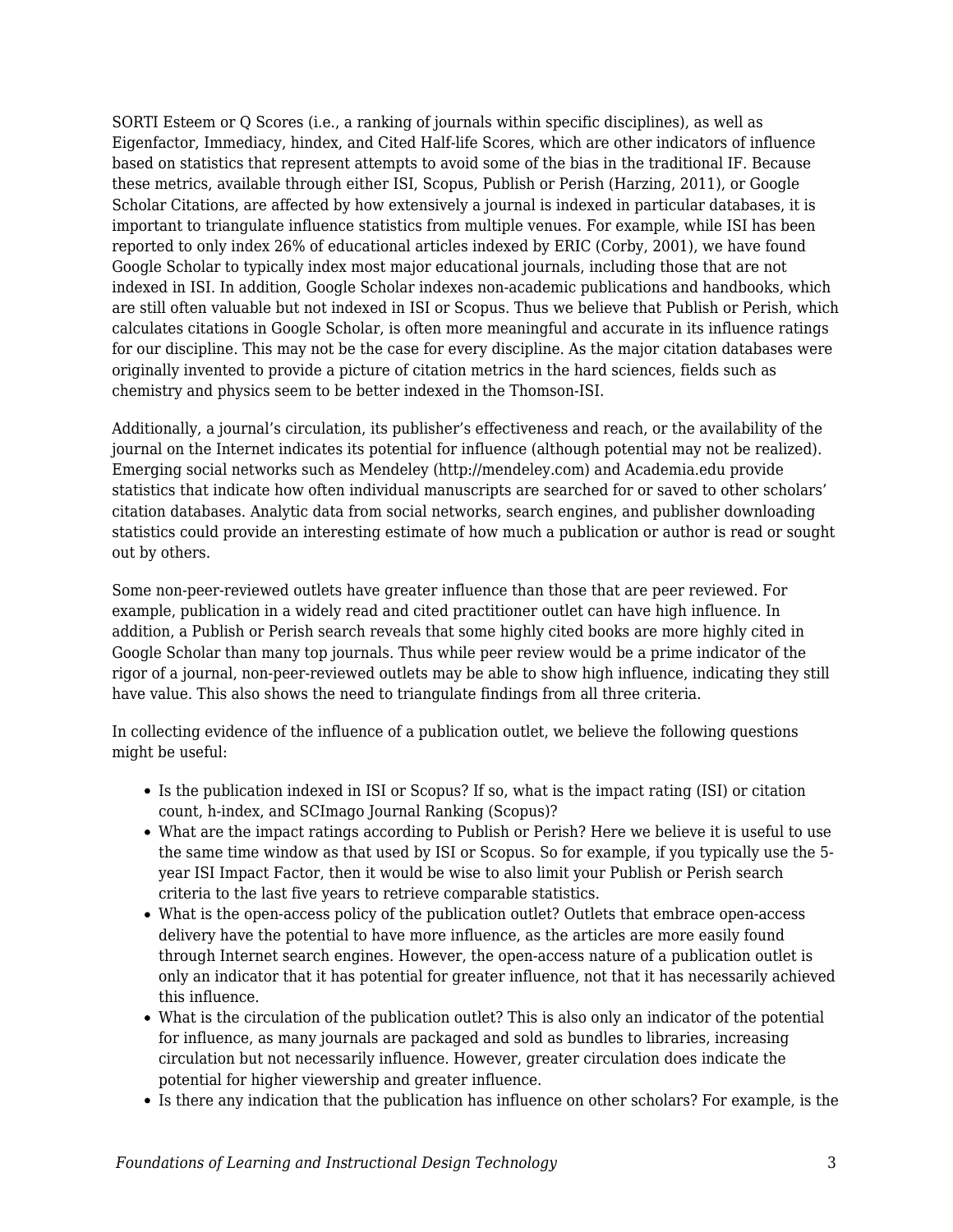book widely adopted as a text for university courses? Is there evidence that the journal is frequently used to influence policy or other research?

## **Prestige**

Prestige is a qualitative judgment about the respect a scholar receives for publishing in a particular outlet. Because it is more qualitative, it is more difficult to evaluate in a promotion dossier or grant application and is perhaps largely a theoretical exercise where scholars honestly question the perceived prestige of a journal where they are considering publication. A possible indication of the prestige of a journal is whether other researchers recognize the journal when asked and whether their intuitive perception is that the journal is of high quality. For example, in the overall field of education, publishing in the Review of Educational Research or the Review of Higher Education is highly regarded because these are prestigious journals, sponsored by major professional organizations, and well known among educational scholars from all disciplines.

More quantifiable and objective measures of prestige might be rigorous surveys of scholars in a discipline to gauge their perception of a publication outlet. As an example, several studies have surveyed researchers in educational technology about publications they recognize, read, and respect (e.g. Holcomb, Bray, & Dorr, 2003; Orey, Jones, & Branch, 2010; Ritzhaupt, Sessums, & Johnson, 2011). These studies provide valuable information on the relative prestige of a publication outlet. Other indicators of prestige may be whether the publication outlet is officially sponsored by a large national or international professional organization, whether the publisher is reputable, and whether the editor and editorial board are well known and respected.

Often prestige alone is used to evaluate the quality of a journal, but this can be faulty since journals rise and fall in relative quality and because prestige is often so subjective. Thus many journals that were highly prestigious 10–20 years ago might still be well known even though their rigor and influence have fallen, and new journals that are perhaps not yet well known may still be publishing high-quality research. Prestige, then, can be only one indicator of the quality of the journal to be considered in relation to the other indicators.

In collecting evidence of the prestige of a publication outlet, we believe the following questions might be useful:

- Are there any published studies investigating the popularity or respectability of publications in this field? If so, is this specific publication outlet listed?
- How recognizable is the publication outlet to other respected scholars? What is their opinion of its importance?
- Is the publication published by a well-known publisher? Sponsored by a major professional organization?
- How well known and respected is the editorial board to other scholars in the field?

# **Applying the Criteria**

In making and then defending our own decisions about where to publish our work, we have attempted to apply these criteria qualitatively—using the metrics and data to inform an inductive decision based on evidence from all three categories. We have found that those outside our field have found it easier to understand our choices because we can justify them by providing data about the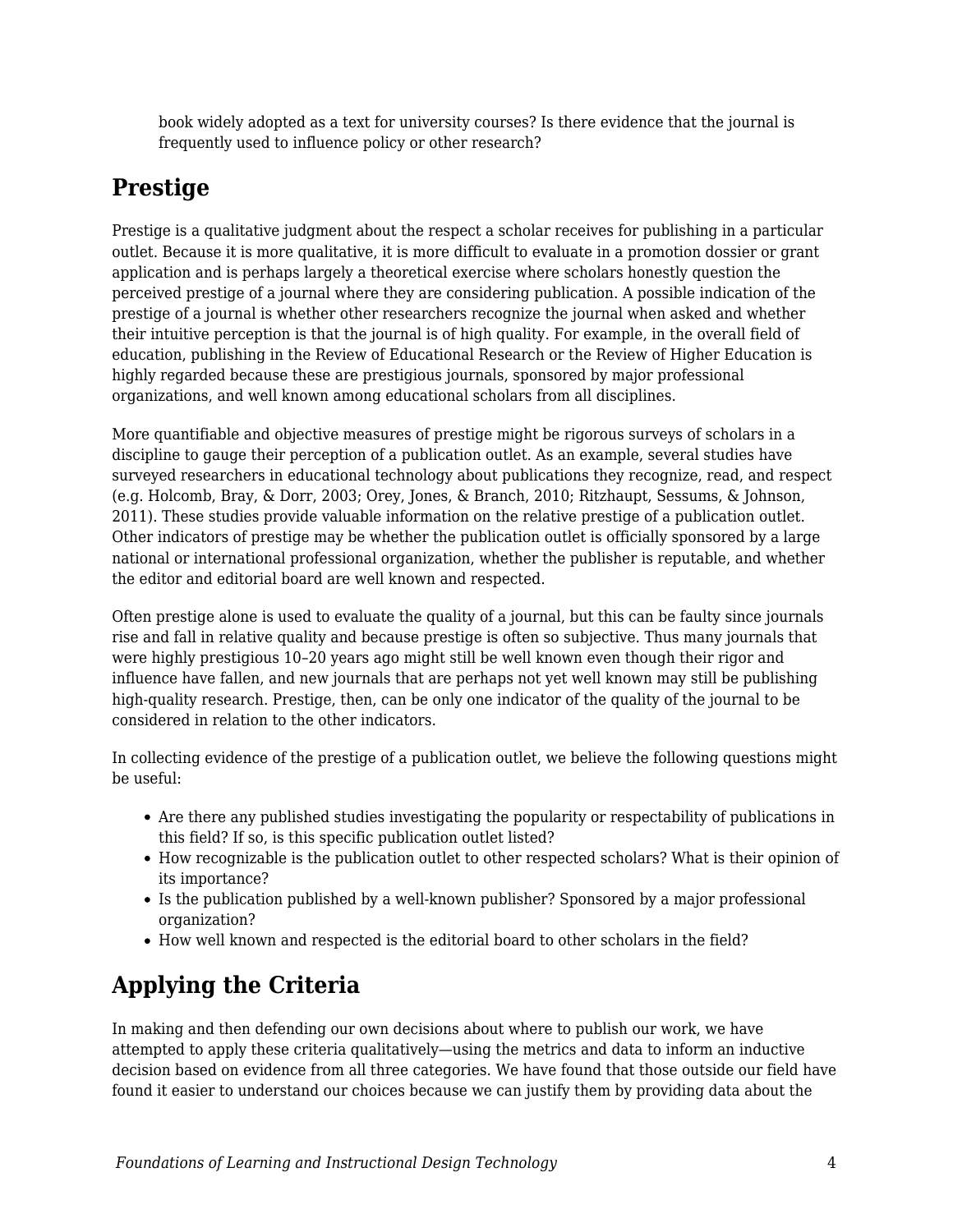relative rigor, influence, and prestige of a particular publication outlet in comparison with other publication outlets in the discipline. This framework has also been helpful within our School of Education, where multiple departments are housed, but where we often need to explain to each other the relative importance of different publication outlets within our specific disciplines. As we sought a framework that would encompass all of the scholarship being conducted within the School, the principles of rigor, influence, and prestige have proven flexible enough to provide a common language that all departments could use, even though the specific pieces of evidence important in each of their disciplines were unique and nuanced.

The following are a few examples of how these criteria could be applied in describing a variety of different publication outlets. Using publications in our own field, we demonstrate how this framework might be used (see Table 1). We have masked the names of the journals to focus our discussion on the framework and evaluation criteria, not the specific ranking of individual journals.

#### Table 1

| <b>Publication</b> | <b>Rigor</b>                                                        | Impact                                                 | <b>Prestige</b>                                                                                                                                 |
|--------------------|---------------------------------------------------------------------|--------------------------------------------------------|-------------------------------------------------------------------------------------------------------------------------------------------------|
| #1                 | 8% acceptance rate;<br>peer-reviewed                                | Cites/paper 35.83; h-<br>index 87 (PoP) 1.183<br>(ISI) | Flagship research journal of main<br>professional organization; #1 most<br>prestigious journal in the field<br>(Ritzhaupt et al., 2011).        |
| #2                 | 15-20% acceptance;<br>editorially reviewed.                         | Cites/Paper 19.89 h-<br>$index = 63(PoP)$              | Published in and respected by well-<br>known researchers; one of the top 3<br>most read and implemented<br>publications (Holcomb et al., 2003). |
| #3                 | 25% acceptance rate;<br>peer-reviewed                               | Cites/paper 3.3; h-<br>$index = 22 (PoP)$              | Widely read (Holcomb et al., 2003).                                                                                                             |
| #4                 | 66% acceptance rate;<br>peer-reviewed                               | Cites/Paper 9.71; h-<br>$index = 9 (PoP)$              | Less well-known journal.                                                                                                                        |
| #5                 | Open call, peer-reviewed<br>by established leaders in<br>the field. | Cites/paper 34.55; h-<br>$index = 33(PoP)$             | Used in graduate courses and as a<br>reference for researchers; official<br>handbook for main professional<br>organization.                     |

Application of the proposed framework to publications in the field of educational technology

Decisions on publications such as those represented by #1 and #4 are fairly straightforward. We can see from this chart that Publication #1 scores high in all three categories. As such, we would consider it a top-tier venue for publication. Indeed, we would be hard-pressed to find a scholar in our field that would argue with this evaluation for this journal. On the other end of the spectrum, publication #4 scores relatively poorly in each category, resulting in our own interpretation of a lower-tier outlet for publication.

The difficulty may come in scoring publications #2, #3, and #5. The rigor of #2 appears to be fairly staunch, but it is reviewed only by the editor. However, in relation to its peers, this journal seems to have strong citation numbers. This particular journal is often left out of consideration of measures of prestige because of its lack of blind peer review (Ritzhaupt et al., 2011). However, the leaders in the field regularly use this publication outlet as a venue for publishing new ideas and theories, and consequently this publication is one of the most read in our field (Holcomb et al., 2003). Taken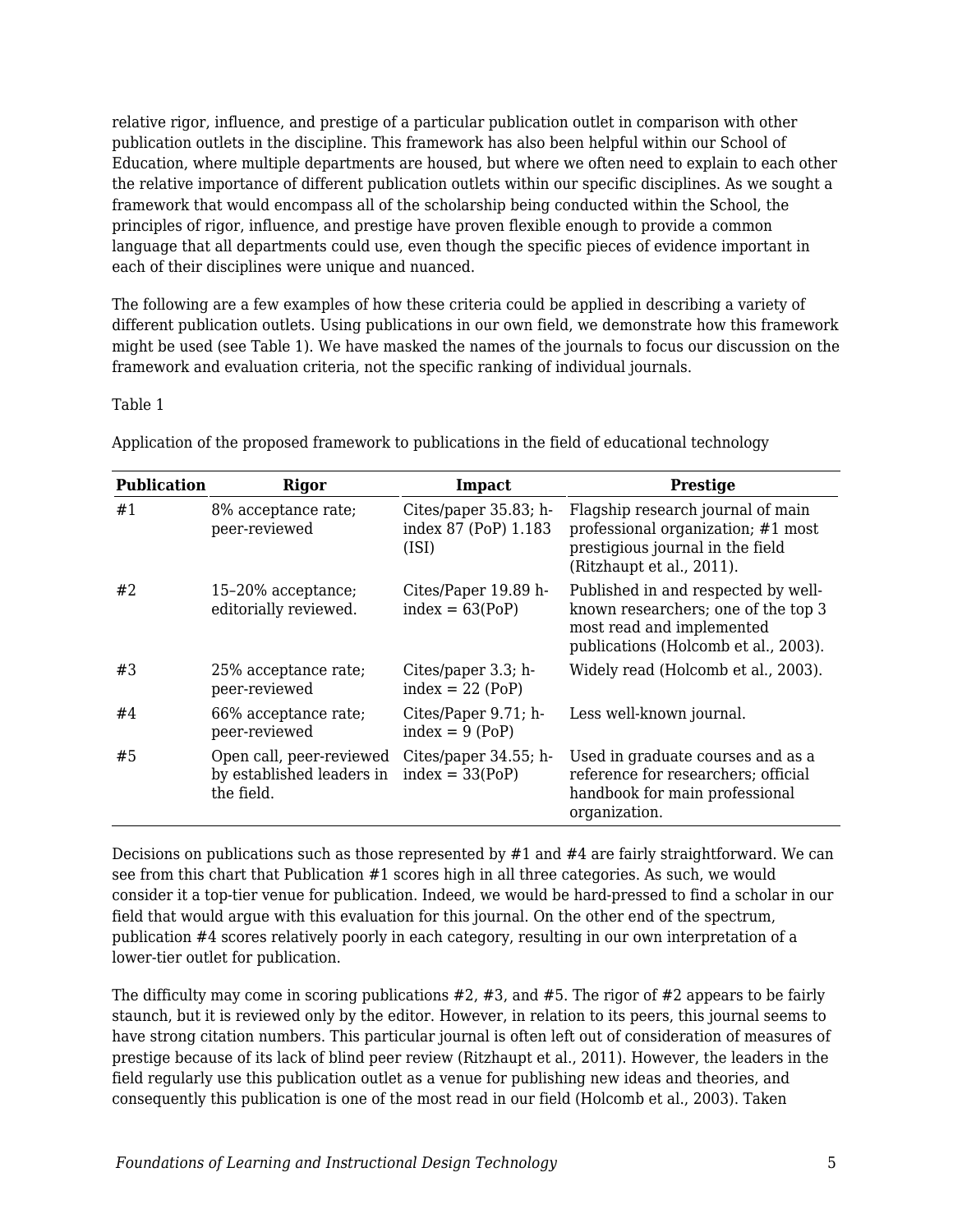individually, each of the measures we used to rate this publication could be problematic for an external review panel unfamiliar with our field. Taken together, we might rate rigor as mediocre, impact as high, and prestige as high, resulting in an upper, mid-tier publication.

Publication #3 paints a different picture. It has a respectably stringent acceptance rate, but the number of times each article is cited in Google Scholar is low. This may be due to the fact that this publication is viewed as a practitioner journal within our field; and, as such, practitioners are more likely to apply the theories than they are to cite them. Also, in addition to regular research articles, this journal publishes many non-research articles and columns, geared towards informing the members of our professional association. These shorter pieces are indexed in Google Scholar and likely bring down the overall ratio of citations per paper. Finally, this particular journal enjoys high prestige as demonstrated in a survey of important journals in the field, ranking in the top 10 overall. Combining these criteria, our qualitative judgment would be to rate this as a lower, mid-tier publication.

Finally, publication #5 presents an interesting case. It is actually a handbook in the field. As such, it lacks key indicators often used to interpret its worth by those outside the field (i.e. ISI impact factors and acceptance rate). Yet, it is edited by a renowned group of scholars, and the number of times each chapter is cited in Google Scholar is nearly as high as the average number of citations per article in our highly regarded publication #1, demonstrating the high influence of this handbook. It also enjoys great prestige in the field and is used by both novice and experienced scholars. As such, we would rate this as a top-tier publication.

## **Conclusions**

We emphasize that these ideas constitute a proposed theoretical framework for how scholars could make and justify, to those from other disciplines, decisions about where they choose to publish their research. In practice, scholars would still need to engage various sources of data and make sound and well-reasoned arguments for the quality of their publication choices. Even though final judgments about journal quality remain a subjective decision, the framework responds to several of the needs that we identified in current efforts to evaluate the academic quality of publication venues. It is flexible enough to allow for multiple and varied sources of data within the categories of rigor, influence, and prestige. As such, the framework allows for the timely inclusion of new metrics as novel ways of measuring academic quality emerge or evolve. The inclusion of multiple indicators allows the framework to be applied to different disciplines. Finally, it is impossible to use the framework while depending on a single metric as an indicator of quality, which may help scholars avoid this dangerous trap. We do not advocate joining the many indicators into a single metric as that would mask the diverse ways in which a publication contributes to quality scholarship. We also emphasize that this framework provides a common language that can benefit scholars in justifying their publication decisions and assist promotion committees in knowing what questions to ask about a candidate's publication record. Instead of simply asking what a journal's impact factor is, we hope that committees would seek or request information on the rigor, influence, and prestige of a candidate's publication record, leading to a more holistic and accurate assessment.

We welcome discussion about whether these three criteria are the most useful and accurate in evaluating educational technology publication outlets or whether additional criteria might be added to the framework. Engaging in this discussion is critical. If we cannot clearly articulate the criteria for determining the quality of our publication outlets, then others (i.e., promotion committees and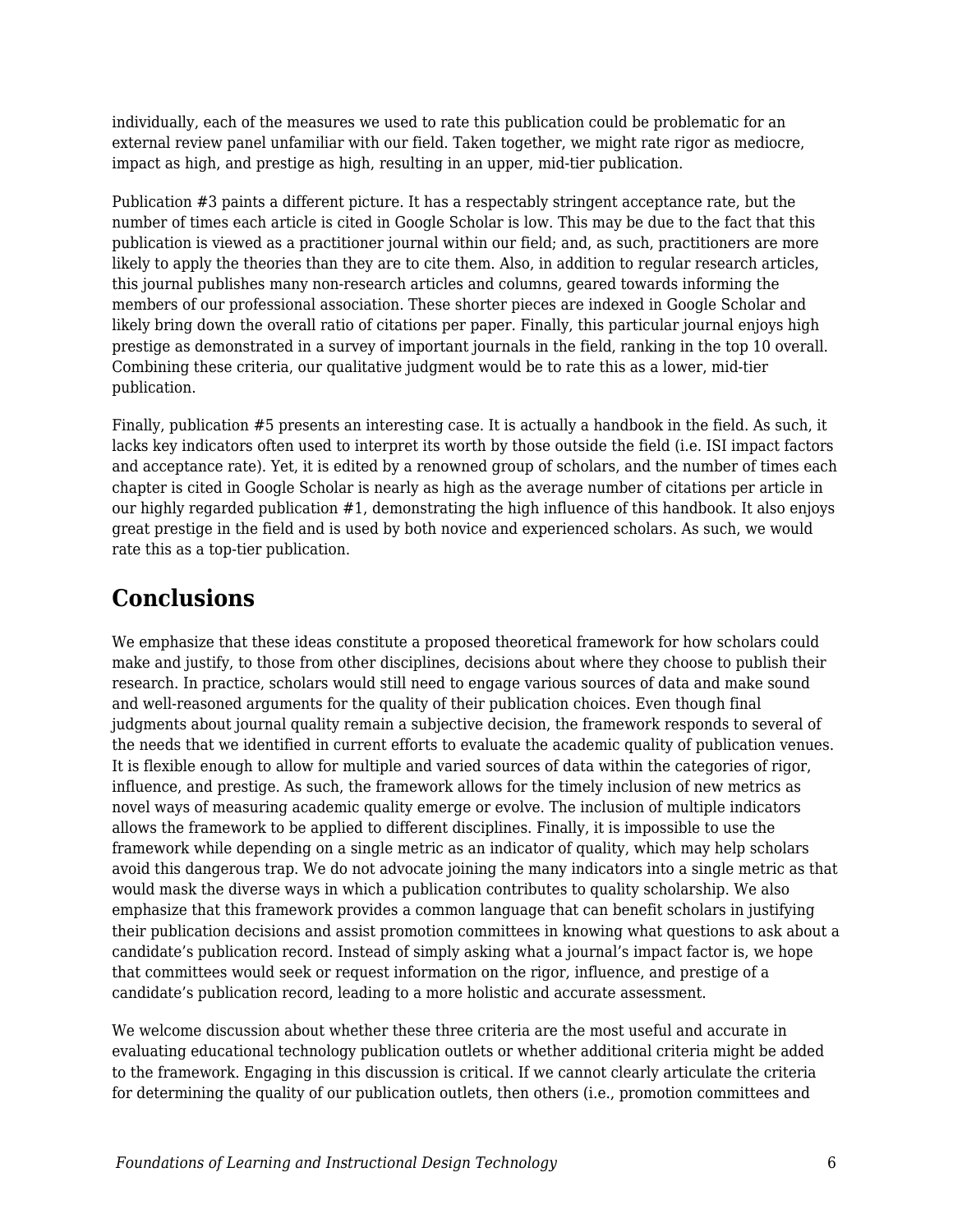funding agencies) will have to draw their own conclusions using metrics and criteria that may be less useful or even inapplicable to our disciplines. Also, we emphasize that we believe these criteria should be applied flexibly, qualitatively, and intelligently in making decisions about scholarship quality. We do not recommend using these criteria uncritically to generate a ranking of journals that "count" and "do not count" since all of these data points can be skewed, manipulated, or changed from year to year. Still, by intelligently triangulating multiple data points, we can make more holistic judgments on the quality of publication outlets and share a terminology for discussing our publication decisions.

#### **Application Exercises**

Find an academic journal and use the framework from this chapter to assess its rigor, influence, and prestige. Based on its merits, would you consider the journal you have found to be a top-tier journal? Explain.

## **References**

Corby, K. (2001). Method or madness? Educational research and citation prestige. *Portal: Libraries and the Academy, 1*(3), 279–288. doi:10.1353/pla.2001.0040

Harzing, A. (2011). *Publish or Perish,* version 3.1.4004. Available at http://www.harzing.com/pop.htm

Holcomb, T. L., Bray, K. E., & Dorr, D. L. (2003). Publications in educational/instructional technology: Perceived values of educational technology professionals. *Educational Technology, 43*(5), 53–57.

Orey, M., Jones, S. A., & Branch, R. M. (2010). *Educational media and technology yearbook. Vol. 35 (illustrated ed.).* New York, NY: Springer.

Ritzhaupt, A. D., Sessums, C., & Johnson, M. (2011, November). *Where should educational technologists publish? An examination of journals within the field.* Paper presented at the Association of Educational Communications and Technology, Jacksonville, FL., USA.



Please complete this short survey to provide feedback on this chapter: <http://bit.ly/RigorInfluencePrestige>